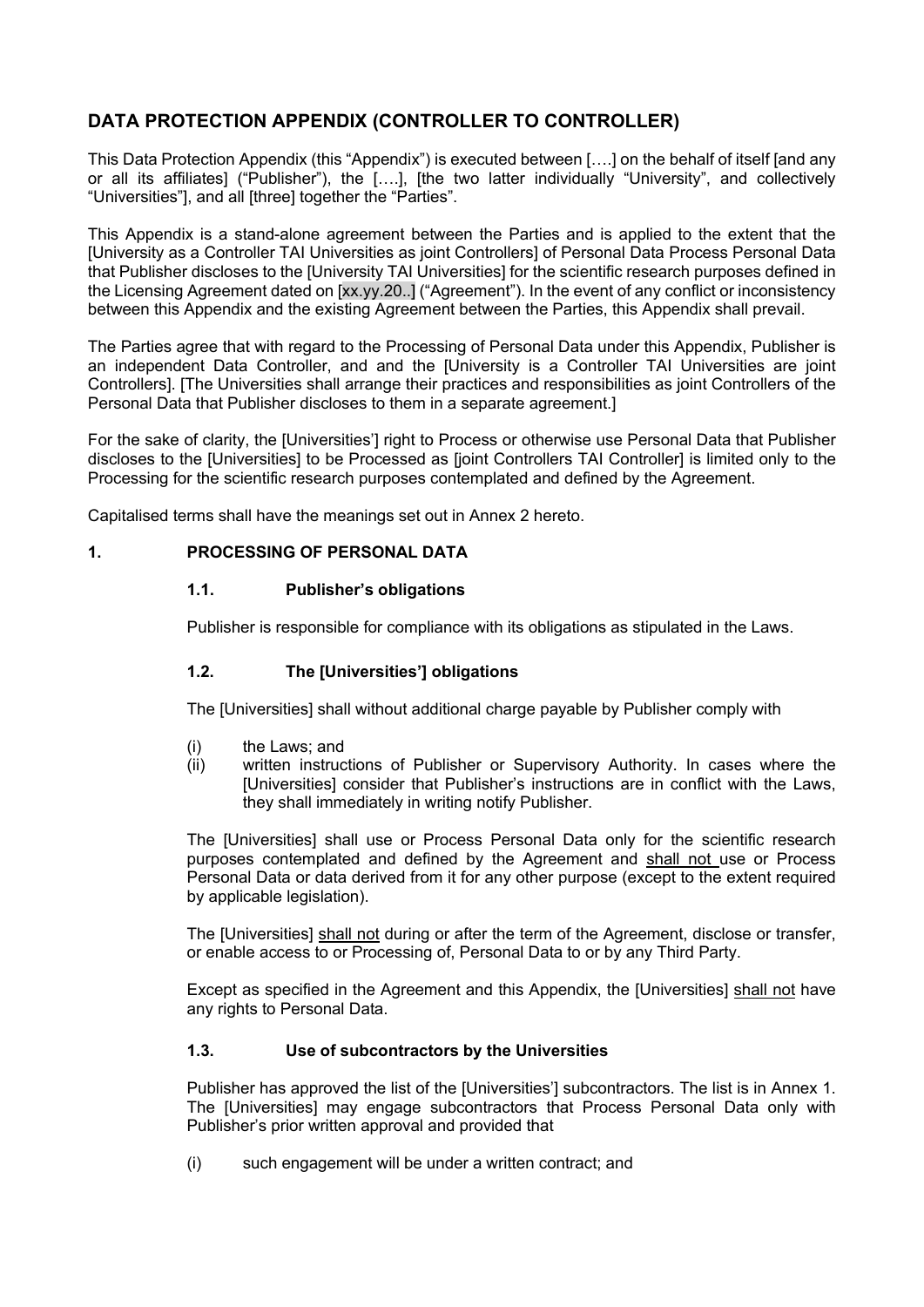(ii) the contract will require the subcontractor to comply at the minimum level with the same obligations applicable to the [Universities] under this Appendix.

The [Universities] shall always remain fully liable for the acts and omissions of its subcontractors.

#### **1.4. Data retention**

As a Controller the [Universities] are liable under the Laws for

- (i) not retaining or otherwise Processing Personal Data for longer than it is necessary for the scientific research purposes contemplated and defined by the Agreement; and
- (ii) defining time limits for the period for which Personal Data will be retained.

Upon termination or expiry of the Agreement, the [Universities] shall

- (i) destroy any Personal Data from all computer hardware (including storage media), software, and databases used by the [Universities] to Process the Personal Data; and
- (ii) confirm in writing that this has been done.

#### **1.5. Data disclosures**

Unless such notification is prohibited by applicable law, each Party shall immediately notify the other Parties of any requests from governmental authorities regarding access to the Party's Personal Data, and if possible, the Parties shall collaborate in good faith in designing a response to such a request.

#### **2. INTERNATIONAL TRANSFER OF PERSONAL DATA**

The [Universities] shall not transfer or Process Personal Data in a non-EEA country unless

- (i) Publisher has provided a prior written consent to such transfer. Transfers disclosed in Annex 1 are considered to have been approved by Publisher; and
- (ii) the Laws and other legal requirements regarding the Processing of Personal Data outside the EU/EEA countries are complied with.

If required by the Laws, the [Universities] shall (and shall procure that any subcontractors shall) enter into the appropriate Model Clauses. The [Universities] shall promptly terminate the transfer of Personal Data or to pursue a suitable alternate mechanism that can lawfully support the transfer, in case the statutory mechanism under this Appendix is modified, revoked, or held in a court of competent jurisdiction to be invalid.

#### **3. DATA SECURITY AND SAFEGUARDS**

The [Universities] shall

(i) implement and maintain appropriate organizational, operational, managerial, physical and technical measures to protect the Personal Data and any other Publisher's data against accidental, unauthorized or unlawful destruction. loss. alteration, disclosure or access, especially where the Processing involves the transmission of data over a network;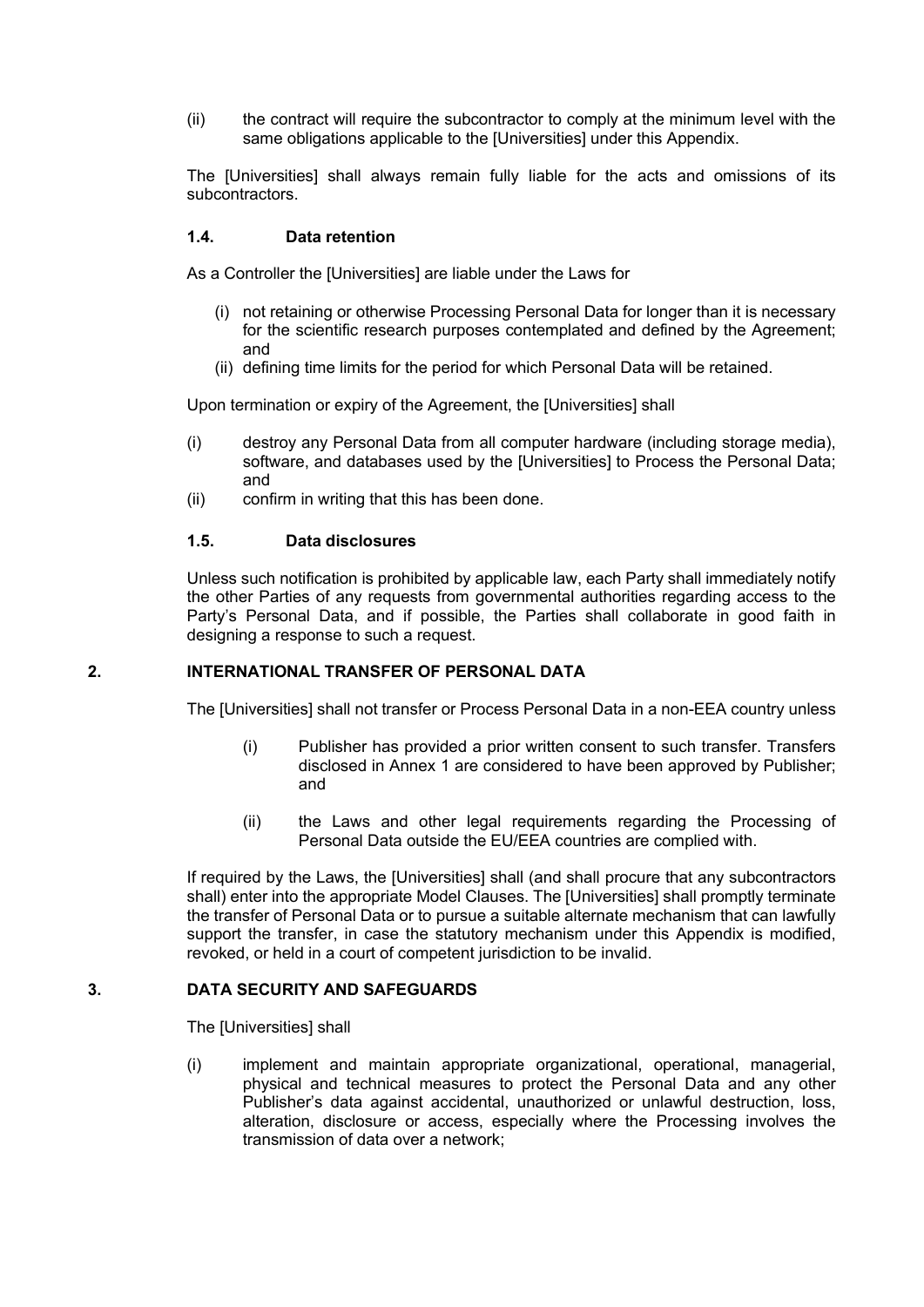- (ii) assess the measures necessary to ensure a level of security appropriate to the risks presented by the Processing and the nature of the data to be protected having regard to the state of the art and the cost of their implementation;
- (iii) ensure that technical measures comply with industry standards and best practices such as ISO 27001/27002 (or equivalent);
- (iv) limit access to the Personal Data to authorized and properly trained personnel with a well-defined "need-to-know" basis, and who are bound by appropriate confidentiality obligations; and
- (v) ensure by technical and organizational means that Personal Data is not Processed for different purposes.

#### **4. SELF-ASSESSMENTS AND AUDITS**

On an annual basis Publisher may request a review of the [Universities]' security documentation and/or a written self-assessment report on the [Universities]' compliance with this Appendix.

In addition Publisher (or an independent Third Party appointed by Publisher) may conduct an audit on the Processing by the [Universities] according to audit plan upon forty-five (45) days' prior written notice. Publisher may also request the [Universities] to audit the [Universities]' subcontractors respectively. If such audit reveals that the Processing is not in compliance with this Appendix, the [Universities] shall, at their sole expense take all necessary corrective measures. Publisher may verify the compliance by another audit at any time after the implementation of such corrective measures.

Publisher shall bear the costs for the audits. However, if the audit reveals a violation or breach of this Appendix by a University, the University shall without delay remedy the breach and reimburse Publisher for the costs arising from the audit.

#### **5. HANDLING OF PERSONAL DATA BREACHES**

In the event of a Personal Data Breach or any other threatening enforcement proceeding against the University pertaining to the Processing of Personal Data, the University shall

- (i) provide Publisher with an accurate written notice at (….) promptly and in without undue delay upon becoming aware of the Personal Data Breach;
- (ii) work for quickly resolving the issue, and preventing further losses;
- (iii) provide any notices to a Supervisory Authority and Data subjects as mandated by the Laws; and
- (iv) upon Publisher's prior request, provide any appropriate remedial services to the Data subjects.

Breach by the University (or its subcontractors, as the case may be) of its obligations under this Appendix will be deemed as a material breach.

#### **6. RIGHTS OF THE DATA SUBJECTS**

As [Data Controller TAI joint Data Controllers] the [Universities] are liable under the Laws for ensuring rights of the Data subjects.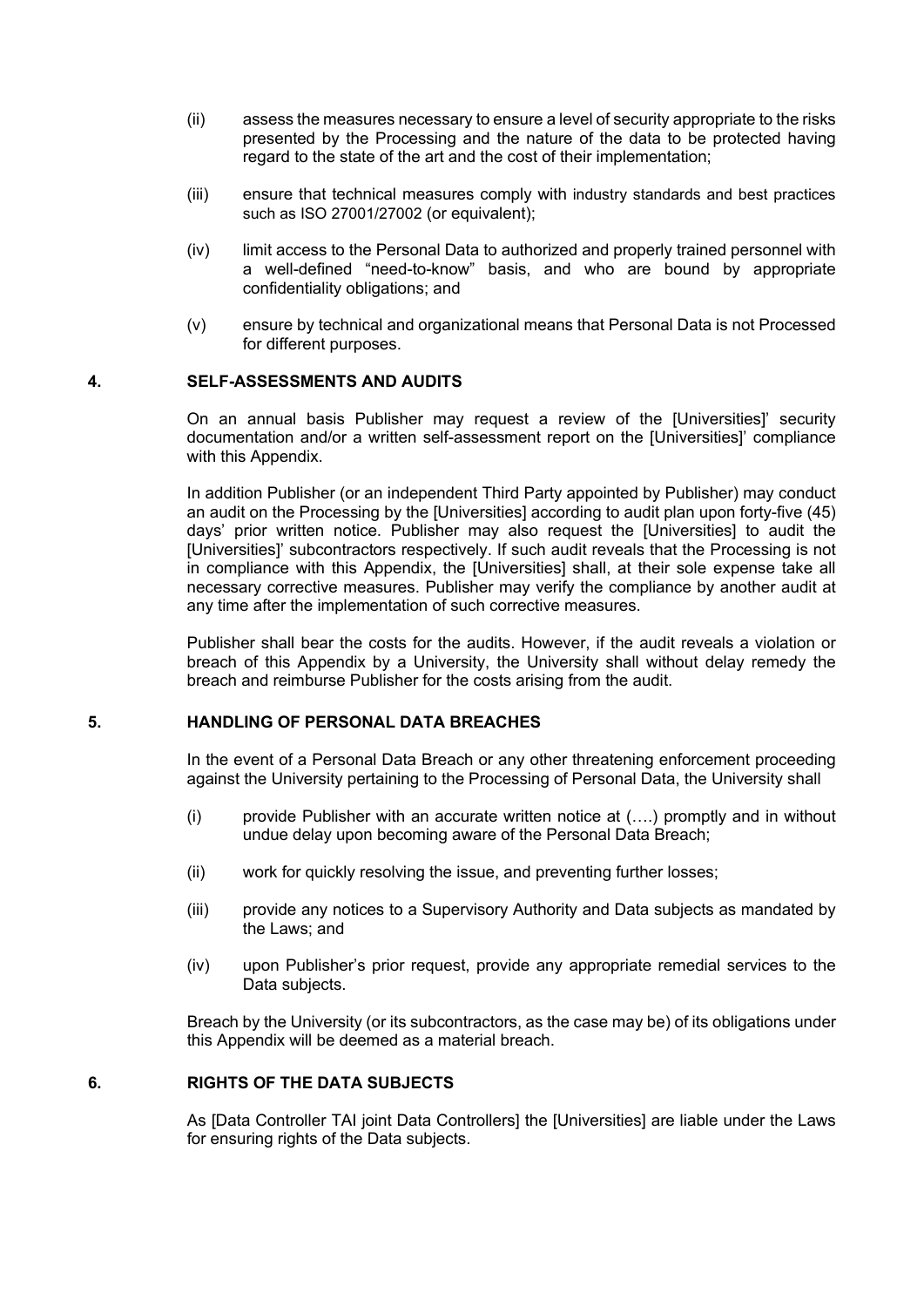#### **7. INDEMNIFICATION**

The [Universities] hereby agree to indemnify, defend and hold Publisher harmless from and against all damage, loss, liability, expense (including, without limitation, reasonable expenses of investigation and fees of consultants, auditors and attorneys) or any lack of funds. assets or rights arising out of or resulting from the [Universities]' failure to protect Personal Data against a Personal Data Breach or to comply with any of its obligations under this Appendix.

In the event of any Third Party Claim, the University in question shall give a written notice to Publisher. Such written notice shall be given within thirty (30) days from the date from which the University became aware of the Third Party Claim. In respect of any such Third Party Claim the University shall:

- (i) not make any admission of liability, agreement, settlement or compromise in relation thereto without prior informing and consulting with Publisher of the Third Party Claim;
- (ii) will avoid, defend or appeal such Third Party Claim to the extent it is evidently necessary to protect Publisher's interests regarding Personal Data; or
- (iii) alternatively permit Publisher to take or conduct any such action itself in the manner Publisher deems appropriate, in which event the University shall ensure that Publisher is given all authorizations and all assistance necessary (including access to relevant information) to enable Publisher to defend any Third Party Claim and to properly conduct any litigation resulting therefrom. Publisher shall reimburse the University for any reasonable out-of-pocket expenses incurred by the University in connection therewith.

#### **8. TERM AND TERMINATION**

This Appendix shall come into effect on the last date of acceptance/signature of the Agreement by the [Universities].

As a stand-alone agreement, this Appendix shall remain in full force as long as Personal Data is Processed by the [Universities] as [joint Data Controllers TAI Data Controller] for the scientific research purposes defined in the Agreement. Obligations which by their nature should survive the termination or expiration of the Appendix, shall so survive.

#### **9. GOVERNING LAW**

This Appendix is governed by the laws of Finland. Any disputes arising from or in connection with this Appendix shall be brought exclusively before the Helsinki district court.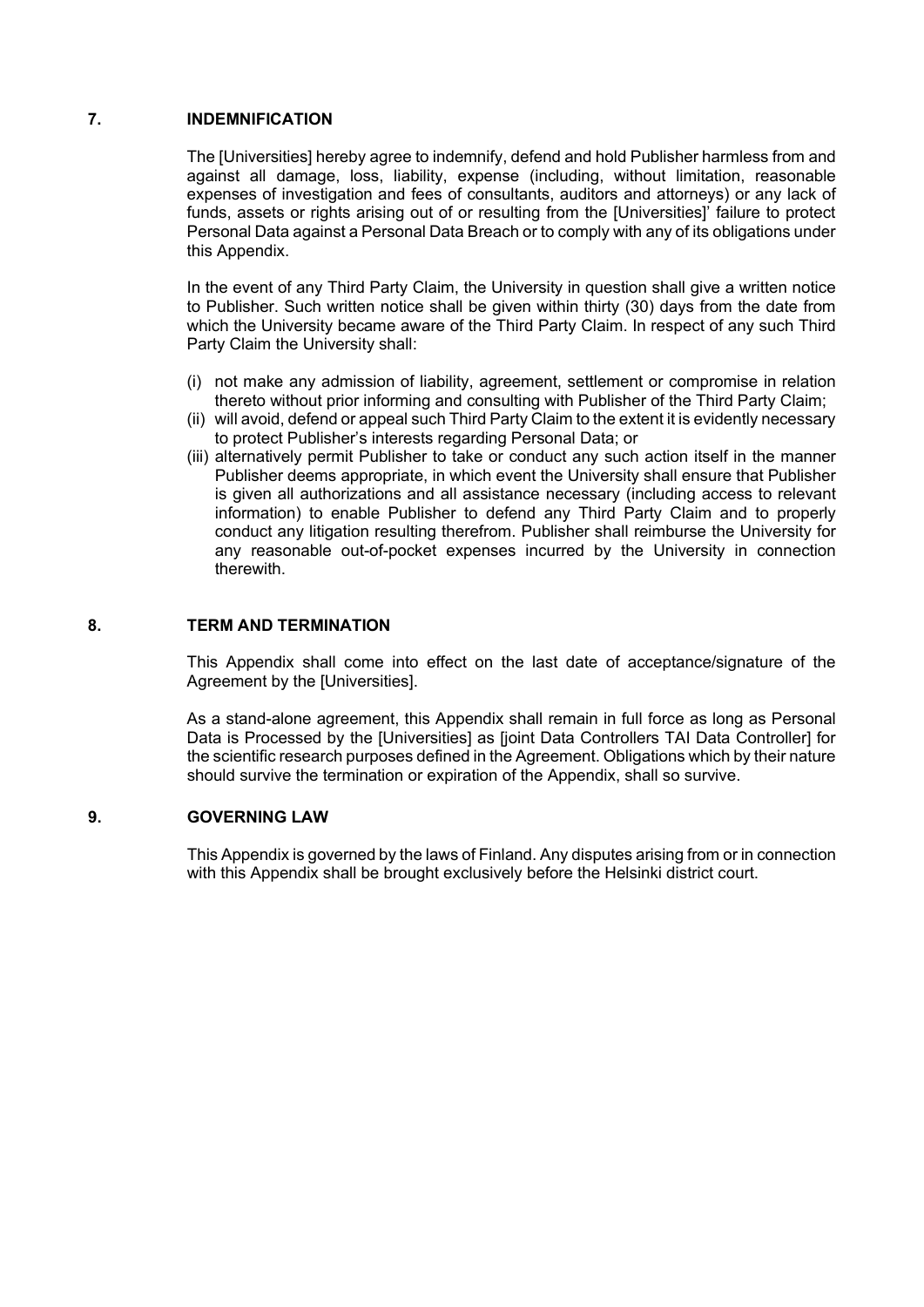# **Annex 1: Instructions for Processing Personal Data**

This Annex includes Publisher's instructions provided to the [Universities] for the purposes of Processing Personal Data. The instructions will be provided and/or up-dated during the term of Agreement.

| 1. Data Controller                                                                                                                                                                                                                                                                    | Publisher is a Controller. As defined above<br>and as applicable, the [Universities are<br>joint Controllers TAI University is a<br>Controller]. |
|---------------------------------------------------------------------------------------------------------------------------------------------------------------------------------------------------------------------------------------------------------------------------------------|--------------------------------------------------------------------------------------------------------------------------------------------------|
| 2. Data subjects: The Personal Data<br>transferred concern the following categories<br>of data subjects (please specify):                                                                                                                                                             |                                                                                                                                                  |
| 3. Categories of data: The Personal Data<br>Processed concern the following categories<br>of data (please specify):                                                                                                                                                                   |                                                                                                                                                  |
| 4. Special categories of data: The Personal<br>Data Processed concern the following<br>special categories of data (please specify):                                                                                                                                                   |                                                                                                                                                  |
| 5.<br>Approved<br>subcontractors:<br>The<br>Personal Data will be Processed by the<br>following parties (please specify):                                                                                                                                                             |                                                                                                                                                  |
| <b>Countries/locations</b><br>data<br>will<br>be<br>processed: The Personal Data will<br>be<br>Processed (remotely accessed or hosted) in<br>following<br>countries/locations<br>(please<br>specify):                                                                                 | Finland                                                                                                                                          |
| 7. Other instructions: Other instructions<br>regarding<br>Processing:<br>(Please<br>add<br>reference to, or list, instructions received<br>from Publisher, for example regarding<br>practices on storage, transfer,<br>agreed<br>deletion, encryption or pseudonymization of<br>data) |                                                                                                                                                  |
| Further instructions on Processing may also<br>be communicated by email.                                                                                                                                                                                                              |                                                                                                                                                  |